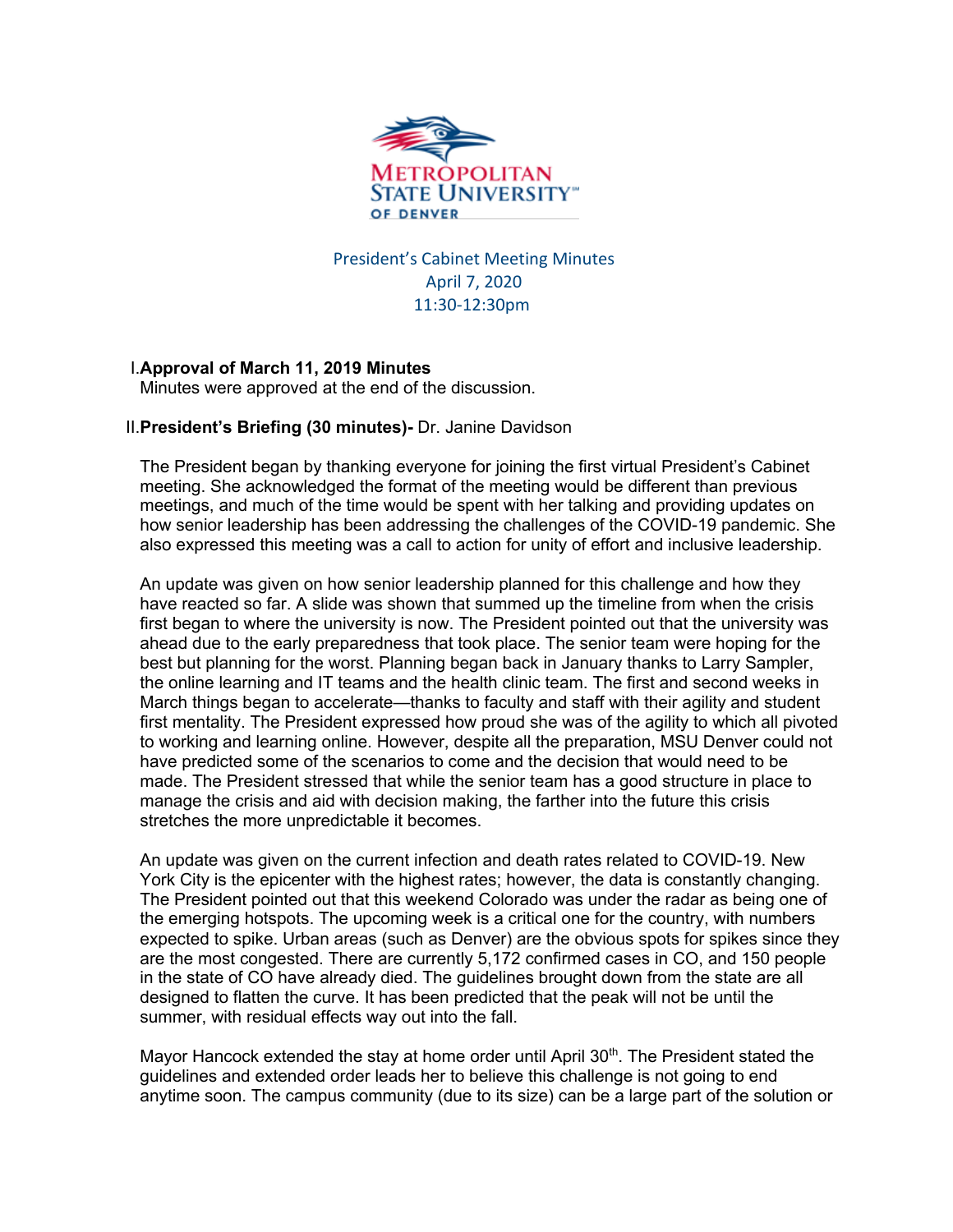become part of the problem. The President shared examples of how MSU Denver is doing things to be part of the solution in Denver. Workouts from coaches have been posted online, hospitality have been conducting cooking classes online. Some faculty have been providing expert commentary on the news and insight to the media to help folks make sense of what's happening in the world. Industrial design team are making 3D face shields and sharing those designs with other university teams. The Theatre and Costume department has been making masks. The clinic has been opened and testing has been performed. The President also expressed her gratitude to all those who have sent thank-you messages and has shown support to the leadership team. The team has been working extremely hard.

The President explained what most of her time has been consumed with. Her time has been spent communicating and lobbying with partners and lawmakers around the campus, state, and nationally. This is necessary as this crisis will be an economic problem in the short and long term. Meetings are held with other Presidents and Chancellors across the state to share ideas and best practices, and for lobbying and collaborative efforts. All have been lobbying vigorously to secure funds and increase the amount of the latest bill and upcoming bills from Washington DC. The money is not currently enough, but all these efforts are helping in that regard.

The President summarized how the crisis has affected the economic situation at MSU Denver and what she believes can be done about it and how everyone can help. The highlights included the estimated short-term crisis costs. The biggest expense so far has been the IT costs (\$1.2 million) associated with transitioning to remote learning and working. AHEC has projected they will lose \$6.1 million (in lost revenue) between now and June  $1<sup>st</sup>$ . MSU Denver funds about half of the operating costs for AHEC because the institution has the largest number of faculty, staff and students.

The Federal Cares Act was just passed, and \$150 million will go to the state. MSU Denver is expected to receive an estimated \$14 million—half of which must go directly to students. It is currently unclear how that allocation will be conducted. More information will hopefully be forthcoming from the Department of Education.

The current fiscal year ends June  $30<sup>th</sup>$ . Looking ahead to the next fiscal year, big shifts will have to be made. Prior to the pandemic it was estimated that enrollment would be down one percent. Post pandemic the numbers are unknown, but it is being estimated that enrollment will be down between 5 to 10 percent. The President stressed it will be a huge hit on the university's revenue. Various state funding scenarios—coupled with the decreases projected in enrollment were explained. The President described what hitting the middle of the pack scenario would mean for the university. A 10 percent drop in enrollment, coupled with a 10 percent decrease in state funding would mean a \$18 million shortfall even if tuition was raised by 3 percent.

The President explained that an initial analysis has taken place to brainstorm ideas to mitigate the short and long-term shortfalls but asked the university community to step-up and bring forth ideas (efficiencies, investments, etc.) and analysis that might help. The President reiterated that the process is inclusive and there are a lot of smart people at the campus that may be able to assist the finance team.

The Strategic Planning Team (now Futures Team) have been asked to take a strategic intellectual pause on the plan (originally to be published in June) and shift that date out a couple of months to allow for additional ideas and analysis.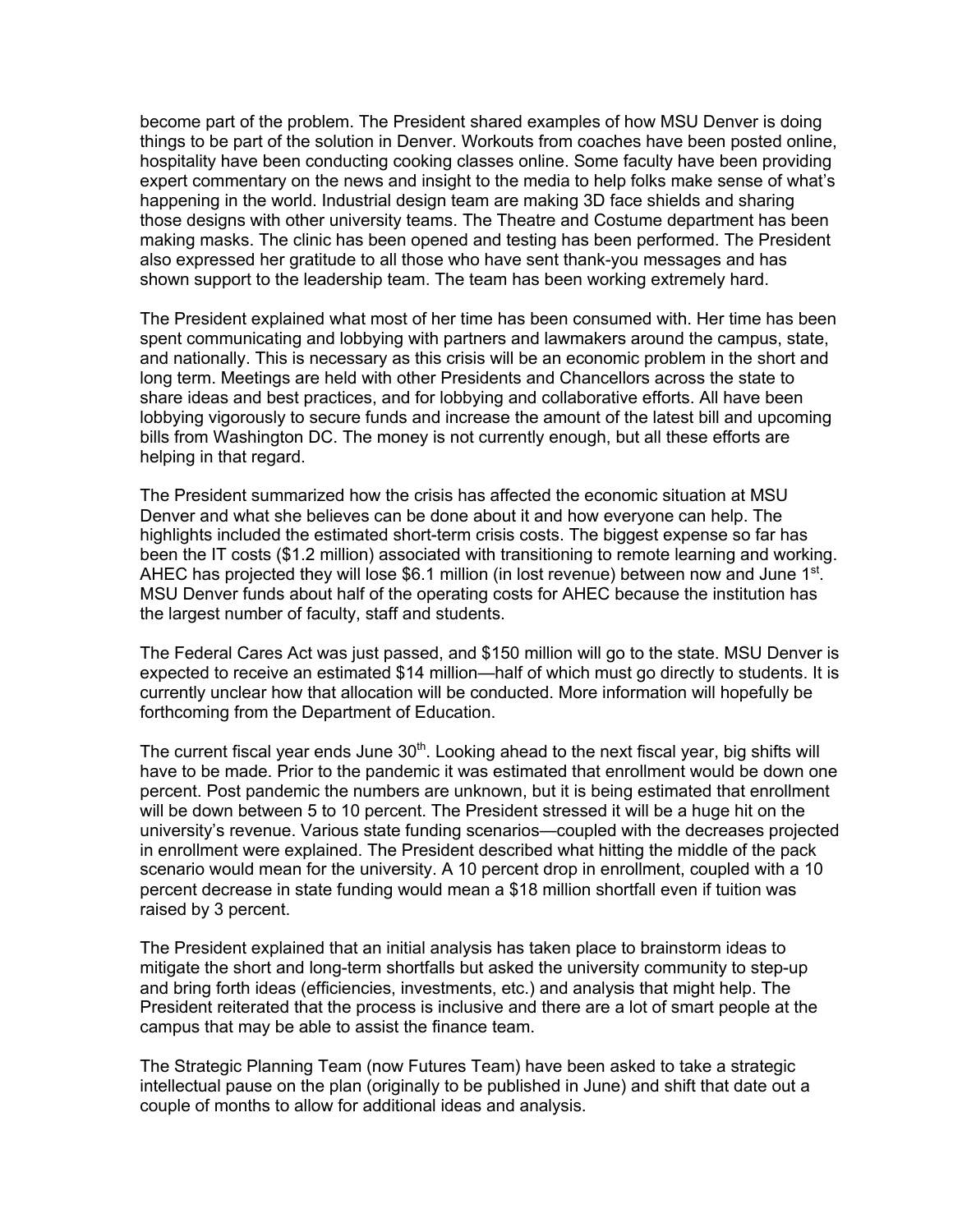The President shared the decision to postpone commencement was not easy and was put off until the last possible date. It became clear as that decision deadline drew closer, cancelation was inevitable. The plan is to have a big commencement in December. In addition, the commencement team is looking for other ways to honor the graduations. More information on this will be forthcoming.

Some of the steps the university has taken to assist students include the follow. The pass/fail option has been offered to students. The withdrawal deadline has also been extended. Most of the summer session will move online. Refunds on some parking will be given, but tuition refunds will not. The President stated while it may be tempting as a student to take a semester off, this is the best time for students to invest in their human capital. She stressed, no one can take that away, and this is the most supportive place a student could be. MSU Denver is stepping up to support students on their journey. She encouraged students to speak up if they are struggling, as the university can be flexible in accommodating their needs.

#### III.**Christine Marquez-Hudson, vice president and executive director, University Advancement and MSU Denver Foundation (5 minutes)**

Christine began by thanking the President for her presentation and the importance of being clear and honest with our community. She then gave a summary of the following:

- A. MSU Denver Day of Giving- outcomes and thank you She thanked the entire MSU Denver Community that made the gifting campaign such a success. The hope was to raise \$100,000, but instead \$155,559 was raised from 714 donors. Last year just over \$90,000 was raised from approximately 500 donors. Most of the money (just over \$88,000) will go to the student emergency fund.
- B. YTD fundraising totals

As of March 18<sup>th</sup>, \$5.1 million was raised—79 percent towards the goal of \$6.5 million. As of March 30th, \$5.6 million of the goal was reached. The department continues to work to figure out a pathway towards that \$6.5 million goal. Communication engagements with alumni and donors and have shifted to accommodate everyone working from home. A donor virtual meeting has been conducted with another one scheduled for late April or early May. The comprehensive campaign has been put on pause. The time is being used to work on making cases for support of major initiatives around campus. Full implementation may be delayed until the crisis is over.

C. Emergency Grants

Unexpectedly, as a result of this crisis a lot of new resources have made themselves available. Various grants have been applied for.

#### IV.**Kevin Taylor, Chief information officer and associate vice president for Information Technology Services (5 minutes)**

A. Laptop checkouts

To date, 148 laptops have been checked out. Another 29 device requests are in the queue awaiting pick up. There are still 43 laptops in the inventory and